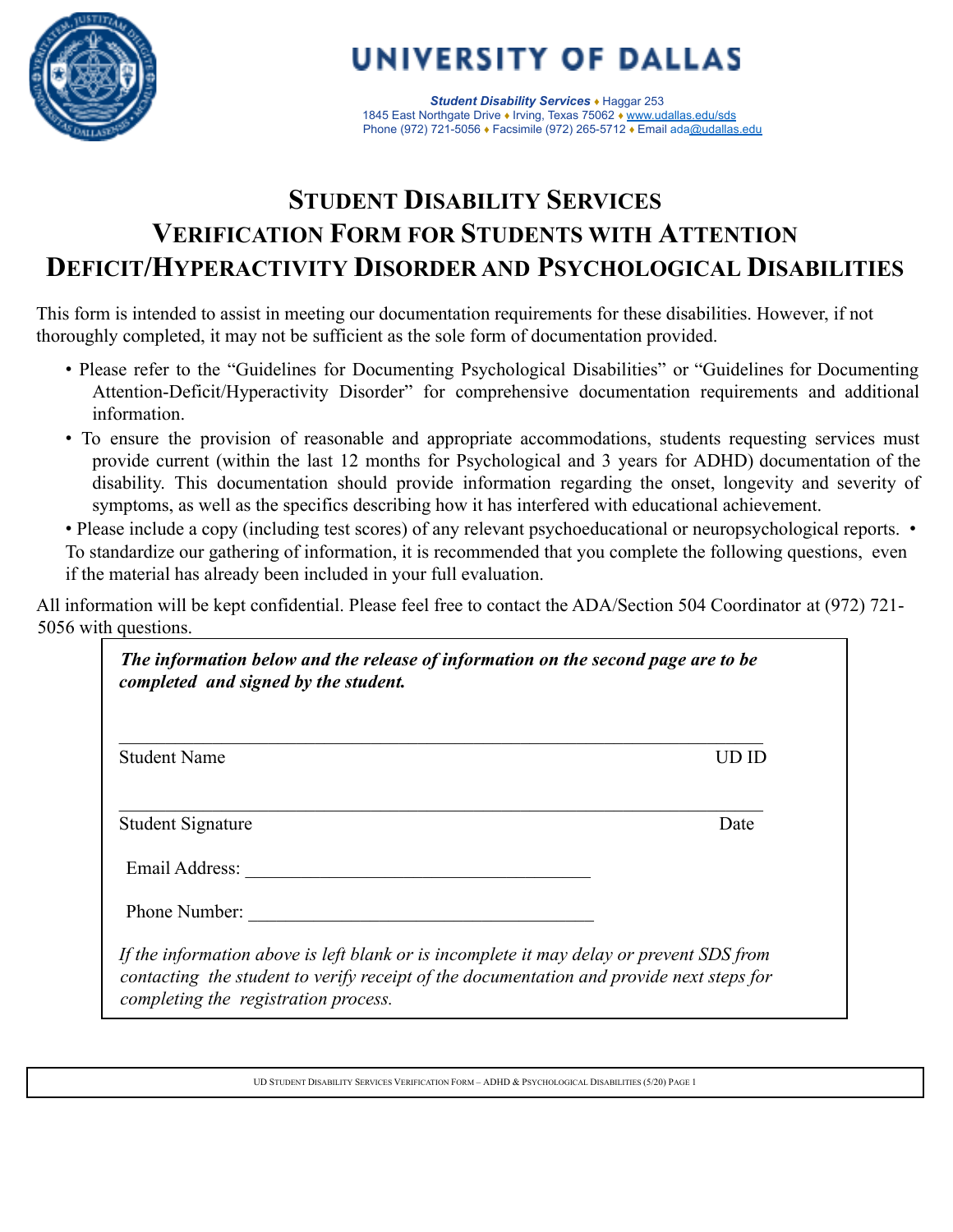

*Student Disability Services* ♦ Haggar 253 1845 East Northgate Drive ♦ Irving, Texas 75062 ♦ www.udallas.edu/sds Phone (972) 721-5056 ♦ Facsimile (972) 265-5712 ♦ Email ada@udallas.edu

#### *CONSENT AND AUTHORIZATION TO RELEASE INFORMATION*

Pursuant to Federal and State law concerning my right to confidentiality and privileged communication, I

|                                            | authorize:                                                                                            |
|--------------------------------------------|-------------------------------------------------------------------------------------------------------|
|                                            |                                                                                                       |
| Person or Organization                     |                                                                                                       |
| Address                                    |                                                                                                       |
| City, State, Zip Code                      |                                                                                                       |
| Phone Number                               | Fax Number                                                                                            |
| To release the following information:      | Documentation needed to request academic, dietary,<br>and/or housing accommodations at post-secondary |
| Information Requested on this Verification | institution.                                                                                          |
| Form                                       | The information is to be provided to:                                                                 |
| Diagnosis                                  | <b>Student Disability Services, Braniff</b>                                                           |
| Psych-Educational/Neuropsychological       | 132 University of Dallas                                                                              |
| Evaluations                                | 1845 East Northgate Drive                                                                             |
| Psychological Evaluation                   | Irving, Texas 75062<br>Phone: (972) 721-5056                                                          |
| History of previously used accommodations  | Fax: (972) 265-5712                                                                                   |
| Other:                                     | Email: ada@udallas.edu                                                                                |
|                                            |                                                                                                       |

#### **Purpose of disclosure:**

I understand this authorization for confidential information applies only to the individual named above and only for a period of 180 days and does not permit the release of information concerning me to any other individual. In addition, I understand I may revoke this consent to release information at any time, but recognize that any release made between the time I authorized it and *then revoked it shall not constitute a breach of my right to confidentiality.*

A photocopy or fax of this authorization shall be considered as effective and valid as the original. Student

| Signature:  | Date:          |  |
|-------------|----------------|--|
| Student ID: | Date of Birth: |  |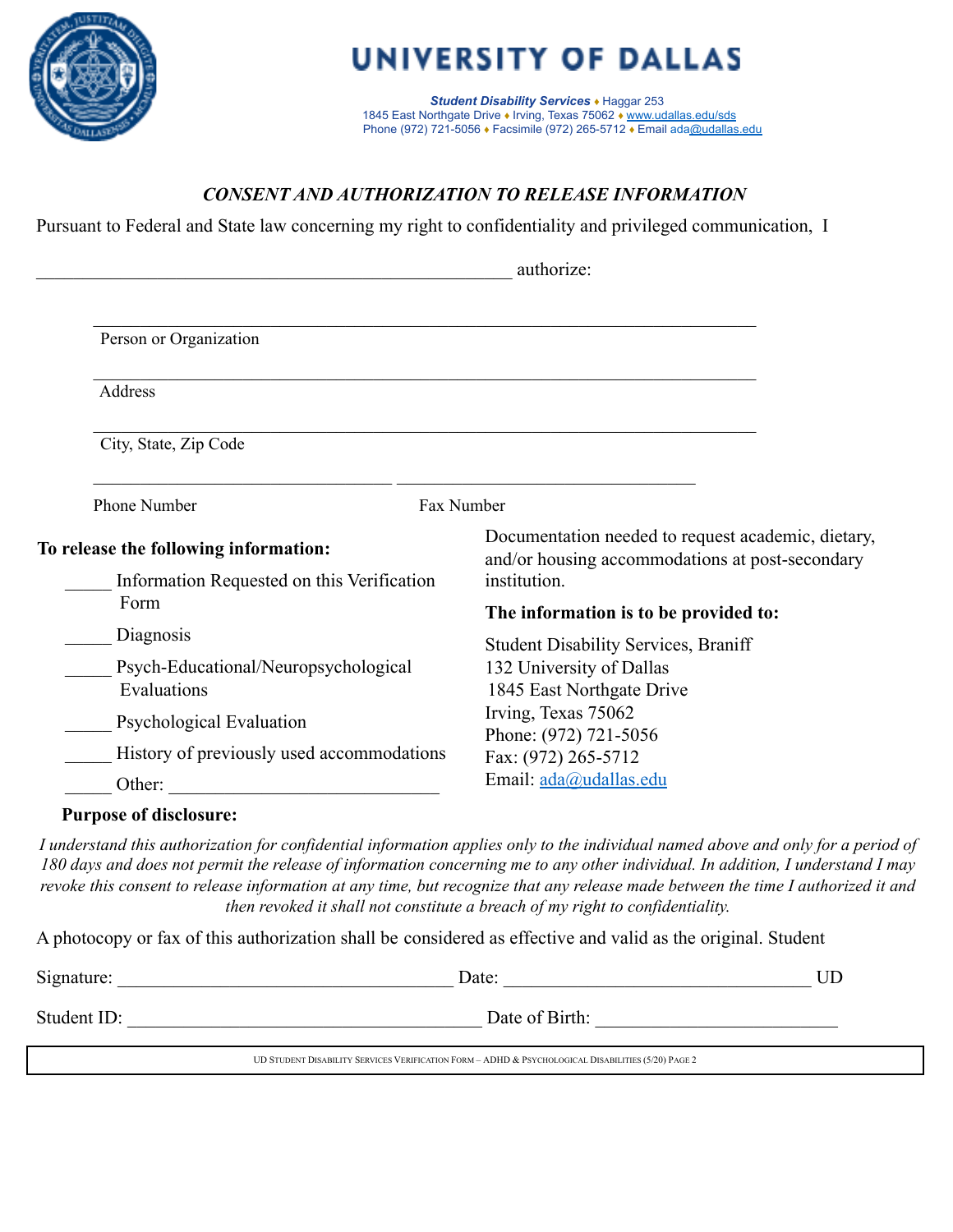

*Student Disability Services* ♦ Haggar 253 1845 East Northgate Drive ♦ Irving, Texas 75062 ♦ www.udallas.edu/sds Phone (972) 721-5056 ♦ Facsimile (972) 265-5712 ♦ Email ada@udallas.edu

#### *The information below is to be completed and signed by the Provider.*

#### **Please list the student's primary DSM-5 or ICD Diagnosis. If there is one or more co-morbid diagnoses, please attach supplemental sheets.**

| 1. Primary Diagnosis:                                                                                                                                         |                                                                                                                   |
|---------------------------------------------------------------------------------------------------------------------------------------------------------------|-------------------------------------------------------------------------------------------------------------------|
| DSM-5 diagnosis name                                                                                                                                          | DSM-5 code ICD-10 code                                                                                            |
| 2. Date of current diagnosis:                                                                                                                                 | 3. Date of your last clinical contact with student:                                                               |
|                                                                                                                                                               | $\frac{1}{\sqrt{2\pi}}$ $\frac{1}{\sqrt{2\pi}}$ 5.                                                                |
| 4. Approximate onset of symptoms                                                                                                                              | Severity of symptoms                                                                                              |
|                                                                                                                                                               | $\circ$ Mild<br>$\circ$                                                                                           |
| Adolescent-approximate age:                                                                                                                                   | ○ Moderate<br>$\circ$                                                                                             |
| Adult-approximate age:                                                                                                                                        | ○ Severe<br>$\circ$                                                                                               |
| Unknown                                                                                                                                                       |                                                                                                                   |
| might be helpful to us as we determine eligibility for accommodations.                                                                                        | 6. How did you arrive at this diagnosis? Please check all relevant items below, adding brief notes that you think |
| Structured or unstructured interviews with student.                                                                                                           |                                                                                                                   |
| Interviews with other persons (i.e. parent, teacher, therapist).<br>0                                                                                         |                                                                                                                   |
| Behavioral observations.<br>O                                                                                                                                 |                                                                                                                   |
| Neuropsychological testing. Attach documentation.<br>$\circ$                                                                                                  |                                                                                                                   |
| Psychoeducational testing. Attach documentation.<br>O                                                                                                         |                                                                                                                   |
|                                                                                                                                                               |                                                                                                                   |
| 7. Current treatment being received by student:                                                                                                               |                                                                                                                   |
| o Medication management:                                                                                                                                      |                                                                                                                   |
| Outpatient therapy:                                                                                                                                           |                                                                                                                   |
| $\circ$ Group therapy:<br>Frequency:<br><u> 1989 - Johann Harry Harry Harry Harry Harry Harry Harry Harry Harry Harry Harry Harry Harry Harry Harry Harry</u> |                                                                                                                   |
| o Other (please describe):                                                                                                                                    | 8.                                                                                                                |
| Prognosis of disorder:                                                                                                                                        |                                                                                                                   |
| o Good                                                                                                                                                        |                                                                                                                   |
| o Fair                                                                                                                                                        |                                                                                                                   |
| o Poor                                                                                                                                                        |                                                                                                                   |
| Please explain:                                                                                                                                               |                                                                                                                   |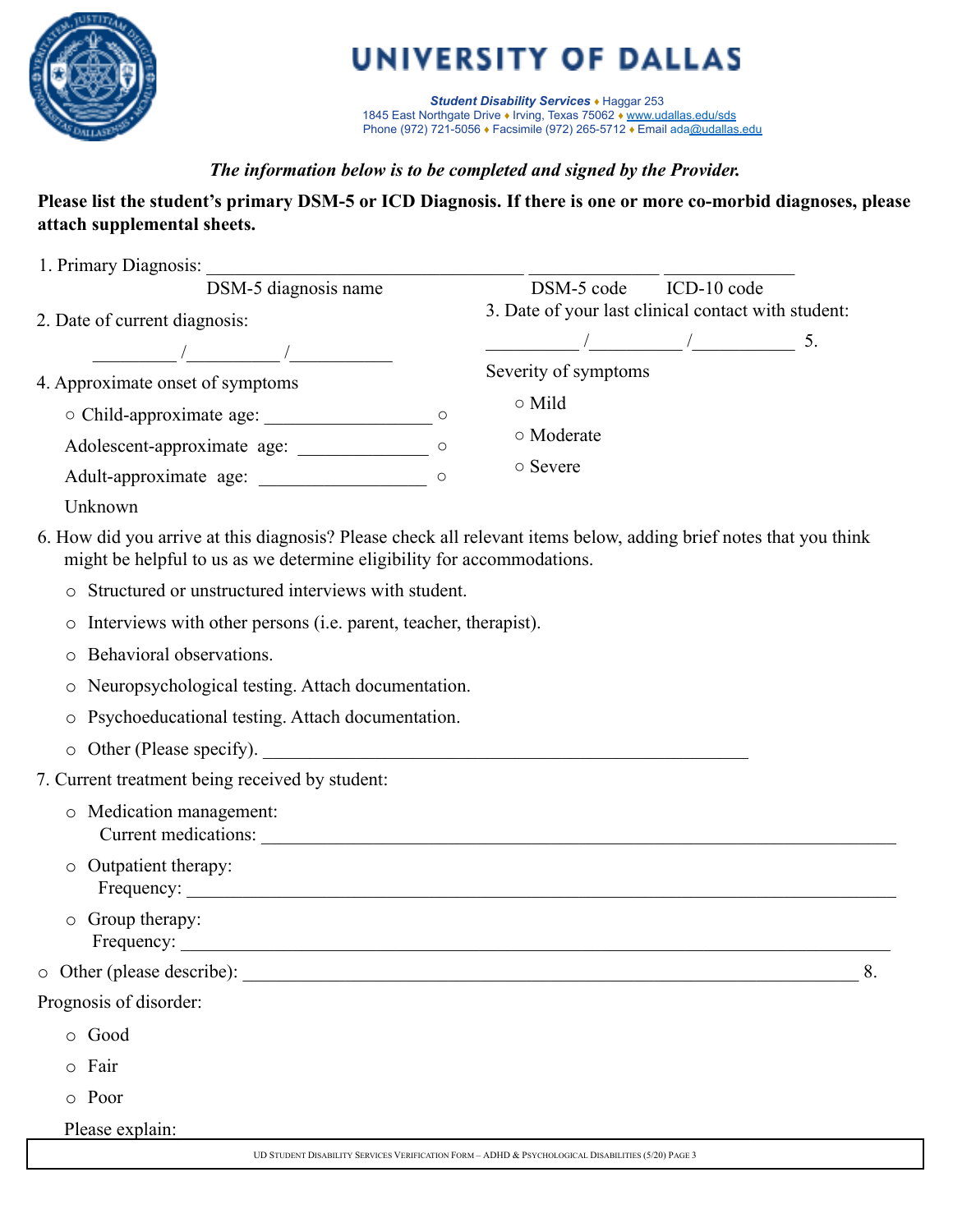

*Student Disability Services* ♦ Haggar 253 1845 East Northgate Drive ♦ Irving, Texas 75062 ♦ www.udallas.edu/sds Phone (972) 721-5056 ♦ Facsimile (972) 265-5712 ♦ Email ada@udallas.edu

**Functional Limitations**: *Should be determined WITHOUT consideration of mitigating measures (i.e. medication, etc.). If condition is episodic in nature, level of functioning should be assessed based on active phase of symptoms.*

1. Does this condition significantly limit one or more of the following major life activities?

|                     | No Impact | Moderate Impact | Substantial Impact | Don't Know |
|---------------------|-----------|-----------------|--------------------|------------|
| Communicating       |           |                 |                    |            |
| Concentrating       |           |                 |                    |            |
| Hearing             |           |                 |                    |            |
| Learning            |           |                 |                    |            |
| <b>Manual Tasks</b> |           |                 |                    |            |
| Reading             |           |                 |                    |            |
| Seeing              |           |                 |                    |            |
| Thinking            |           |                 |                    |            |
| Walking             |           |                 |                    |            |
| Working             |           |                 |                    |            |
| Other:              |           |                 |                    |            |

2. Please check the functional limitations or behavioral manifestations for this student:

|                          | Not an Issue | Moderate Issue | Substantial Issue | Don't Know |
|--------------------------|--------------|----------------|-------------------|------------|
| Cognitive<br>Processing  |              |                |                   |            |
| Memory                   |              |                |                   |            |
| Processing Speed         |              |                |                   |            |
| <b>Meeting Deadlines</b> |              |                |                   |            |
| Attending class          |              |                |                   |            |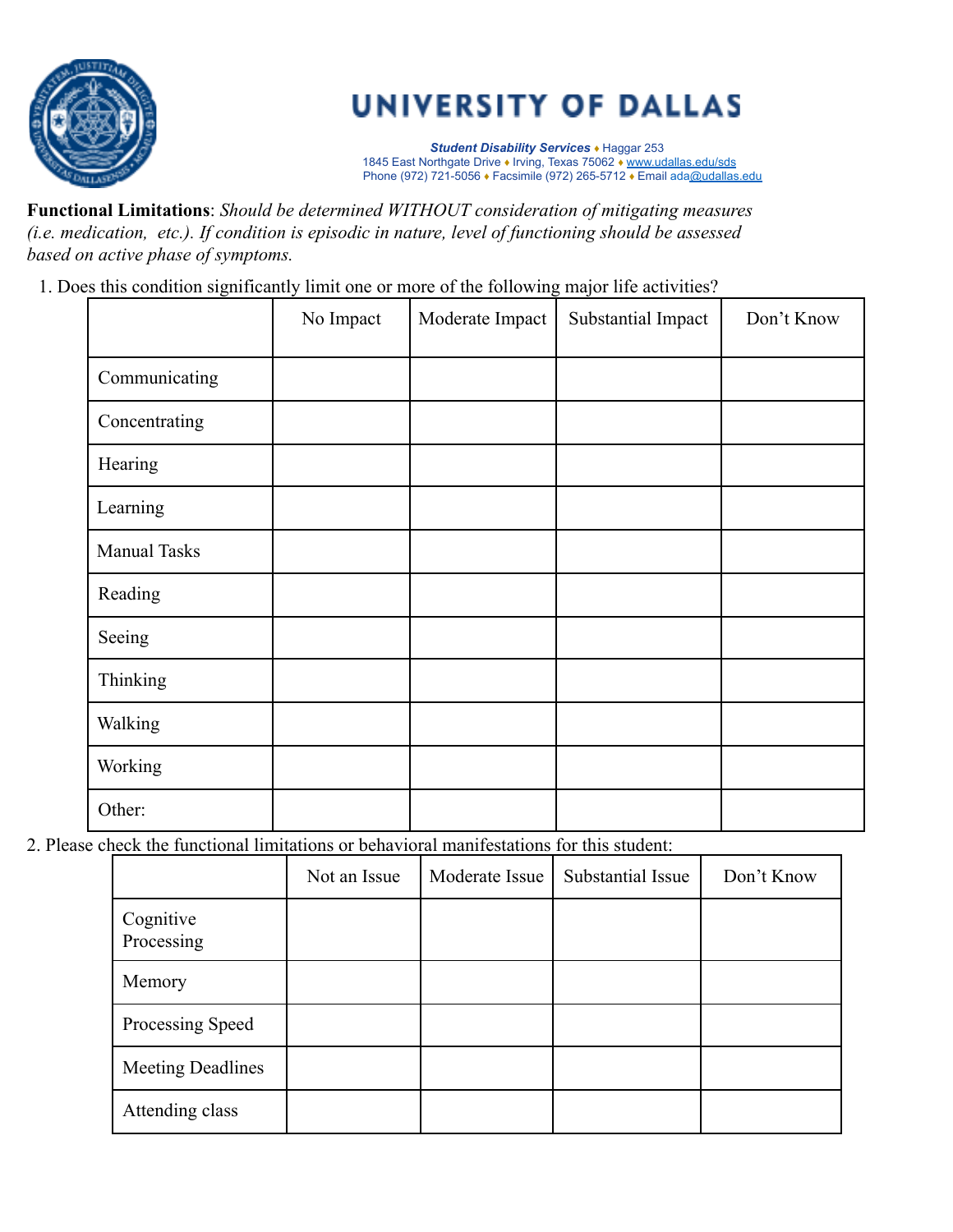| Organization  |  |  |
|---------------|--|--|
| Reasoning     |  |  |
| <b>Stress</b> |  |  |
| Sleep         |  |  |
| Appetite      |  |  |
| Other:        |  |  |

3. Please describe in detail any functional limitations that fall into the substantial range.

Special considerations, e.g. medication side effects:

UD STUDENT DISABILITY SERVICES VERIFICATION FORM – ADHD & PSYCHOLOGICAL DISABILITIES (5/20) PAGE 4

 $\_$  , and the contribution of the contribution of the contribution of the contribution of the contribution of  $\mathcal{L}_\text{max}$  $\mathcal{L}_\mathcal{L} = \mathcal{L}_\mathcal{L} = \mathcal{L}_\mathcal{L} = \mathcal{L}_\mathcal{L} = \mathcal{L}_\mathcal{L} = \mathcal{L}_\mathcal{L} = \mathcal{L}_\mathcal{L} = \mathcal{L}_\mathcal{L} = \mathcal{L}_\mathcal{L} = \mathcal{L}_\mathcal{L} = \mathcal{L}_\mathcal{L} = \mathcal{L}_\mathcal{L} = \mathcal{L}_\mathcal{L} = \mathcal{L}_\mathcal{L} = \mathcal{L}_\mathcal{L} = \mathcal{L}_\mathcal{L} = \mathcal{L}_\mathcal{L}$ 

 $\_$  , and the contribution of the contribution of the contribution of the contribution of the contribution of  $\mathcal{L}_\text{max}$ 

 $4.$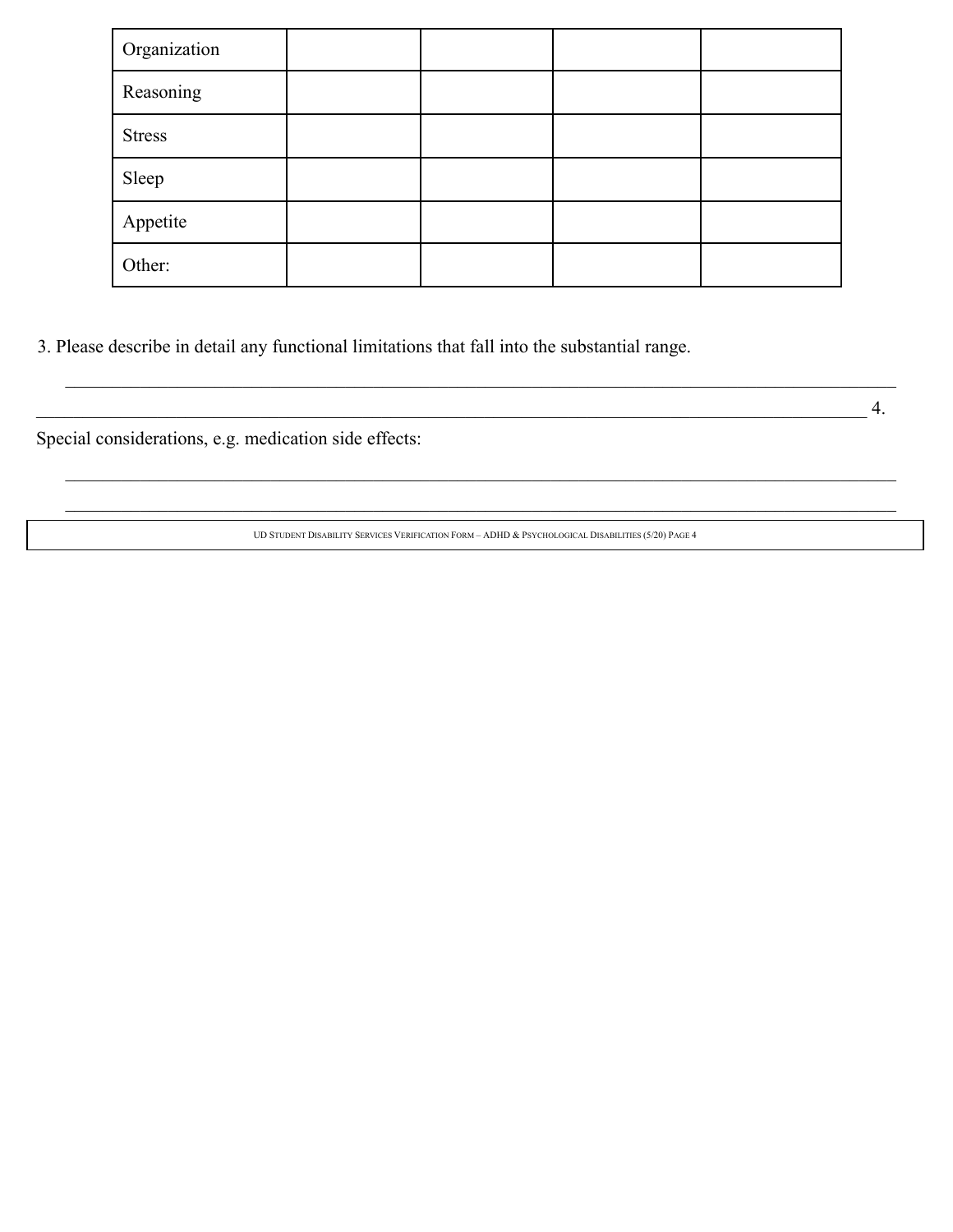

*Student Disability Services* ♦ Haggar 253 1845 East Northgate Drive ♦ Irving, Texas 75062 ♦ www.udallas.edu/sds Phone (972) 721-5056 ♦ Facsimile (972) 265-5712 ♦ Email ada@udallas.edu

#### **Accommodations**

1. Please mark whether student has utilized accommodations in the past.

o Yes- Please describe: \_\_\_\_\_\_\_\_\_\_\_\_\_\_\_\_\_\_\_\_\_\_\_\_\_\_\_\_\_\_\_\_\_\_\_\_\_\_\_\_\_\_\_\_\_\_\_\_\_\_\_\_\_\_\_\_\_\_\_\_\_\_\_\_\_\_\_\_

o No

o Don't Know

2. Recommended accommodations. Please provide a rationale for each accommodation. In the absence of a rationale, Student Disability Services may be unable to recommend the proposed accommodation:

 $\mathcal{L}_\text{max}$  , and the contribution of the contribution of the contribution of the contribution of the contribution of the contribution of the contribution of the contribution of the contribution of the contribution of t  $\mathcal{L}_\text{max} = \mathcal{L}_\text{max} = \mathcal{L}_\text{max} = \mathcal{L}_\text{max} = \mathcal{L}_\text{max} = \mathcal{L}_\text{max} = \mathcal{L}_\text{max} = \mathcal{L}_\text{max} = \mathcal{L}_\text{max} = \mathcal{L}_\text{max} = \mathcal{L}_\text{max} = \mathcal{L}_\text{max} = \mathcal{L}_\text{max} = \mathcal{L}_\text{max} = \mathcal{L}_\text{max} = \mathcal{L}_\text{max} = \mathcal{L}_\text{max} = \mathcal{L}_\text{max} = \mathcal{$  $\mathcal{L}_\text{max} = \mathcal{L}_\text{max} = \mathcal{L}_\text{max} = \mathcal{L}_\text{max} = \mathcal{L}_\text{max} = \mathcal{L}_\text{max} = \mathcal{L}_\text{max} = \mathcal{L}_\text{max} = \mathcal{L}_\text{max} = \mathcal{L}_\text{max} = \mathcal{L}_\text{max} = \mathcal{L}_\text{max} = \mathcal{L}_\text{max} = \mathcal{L}_\text{max} = \mathcal{L}_\text{max} = \mathcal{L}_\text{max} = \mathcal{L}_\text{max} = \mathcal{L}_\text{max} = \mathcal{$  $\mathcal{L}_\text{max} = \mathcal{L}_\text{max} = \mathcal{L}_\text{max} = \mathcal{L}_\text{max} = \mathcal{L}_\text{max} = \mathcal{L}_\text{max} = \mathcal{L}_\text{max} = \mathcal{L}_\text{max} = \mathcal{L}_\text{max} = \mathcal{L}_\text{max} = \mathcal{L}_\text{max} = \mathcal{L}_\text{max} = \mathcal{L}_\text{max} = \mathcal{L}_\text{max} = \mathcal{L}_\text{max} = \mathcal{L}_\text{max} = \mathcal{L}_\text{max} = \mathcal{L}_\text{max} = \mathcal{$ 

 $\mathcal{L}_\text{max} = \mathcal{L}_\text{max} = \mathcal{L}_\text{max} = \mathcal{L}_\text{max} = \mathcal{L}_\text{max} = \mathcal{L}_\text{max} = \mathcal{L}_\text{max} = \mathcal{L}_\text{max} = \mathcal{L}_\text{max} = \mathcal{L}_\text{max} = \mathcal{L}_\text{max} = \mathcal{L}_\text{max} = \mathcal{L}_\text{max} = \mathcal{L}_\text{max} = \mathcal{L}_\text{max} = \mathcal{L}_\text{max} = \mathcal{L}_\text{max} = \mathcal{L}_\text{max} = \mathcal{$  $\mathcal{L}_\text{max} = \mathcal{L}_\text{max} = \mathcal{L}_\text{max} = \mathcal{L}_\text{max} = \mathcal{L}_\text{max} = \mathcal{L}_\text{max} = \mathcal{L}_\text{max} = \mathcal{L}_\text{max} = \mathcal{L}_\text{max} = \mathcal{L}_\text{max} = \mathcal{L}_\text{max} = \mathcal{L}_\text{max} = \mathcal{L}_\text{max} = \mathcal{L}_\text{max} = \mathcal{L}_\text{max} = \mathcal{L}_\text{max} = \mathcal{L}_\text{max} = \mathcal{L}_\text{max} = \mathcal{$ 

 $\mathcal{L}_\text{max} = \mathcal{L}_\text{max} = \mathcal{L}_\text{max} = \mathcal{L}_\text{max} = \mathcal{L}_\text{max} = \mathcal{L}_\text{max} = \mathcal{L}_\text{max} = \mathcal{L}_\text{max} = \mathcal{L}_\text{max} = \mathcal{L}_\text{max} = \mathcal{L}_\text{max} = \mathcal{L}_\text{max} = \mathcal{L}_\text{max} = \mathcal{L}_\text{max} = \mathcal{L}_\text{max} = \mathcal{L}_\text{max} = \mathcal{L}_\text{max} = \mathcal{L}_\text{max} = \mathcal{$  $\mathcal{L}_\text{max} = \mathcal{L}_\text{max} = \mathcal{L}_\text{max} = \mathcal{L}_\text{max} = \mathcal{L}_\text{max} = \mathcal{L}_\text{max} = \mathcal{L}_\text{max} = \mathcal{L}_\text{max} = \mathcal{L}_\text{max} = \mathcal{L}_\text{max} = \mathcal{L}_\text{max} = \mathcal{L}_\text{max} = \mathcal{L}_\text{max} = \mathcal{L}_\text{max} = \mathcal{L}_\text{max} = \mathcal{L}_\text{max} = \mathcal{L}_\text{max} = \mathcal{L}_\text{max} = \mathcal{$ 

3. Please provide any additional information you feel will be useful in determining the nature and severity of the student's disability, and any additional recommendations that may assist in determining appropriate accommodations and interventions:

4. **COURSE LOAD REDUCTION**: Is the student's condition such that it may require them to drop a course and/or take fewer than what is considered a full-time course load?

○ Yes

○ No

○ I don't know

If YES please explain: \_\_\_\_\_\_\_\_\_\_\_\_\_\_\_\_\_\_\_\_\_\_\_\_\_\_\_\_\_\_\_\_\_\_\_\_\_\_\_\_\_\_\_\_\_\_\_\_\_\_\_\_\_\_\_\_